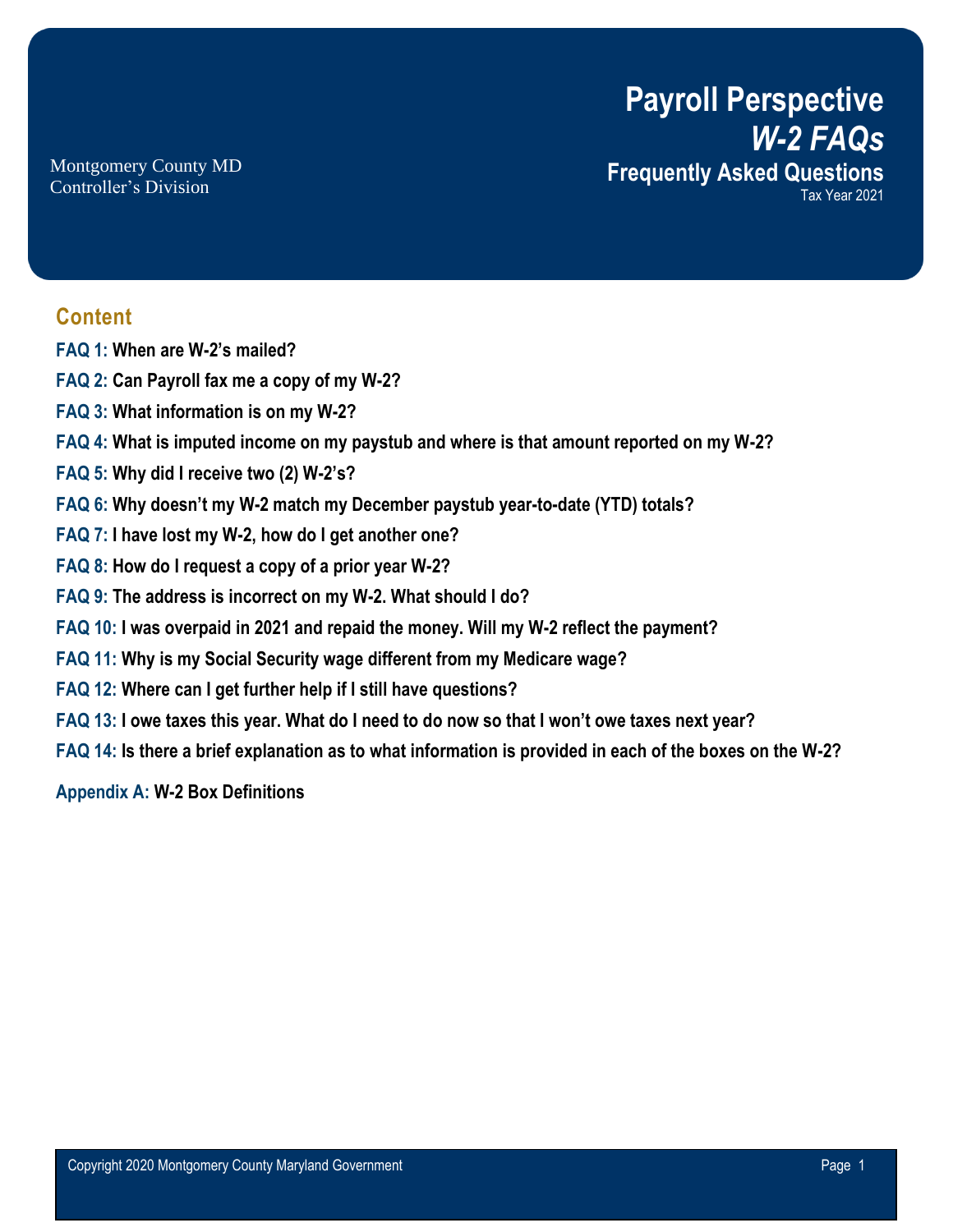## **FAQ 1**

**When are W-2's mailed?**

### **Answer**

W-2's for the prior tax year are mailed by January  $31<sup>st</sup>$  of the following calendar year. They are sent to the mailing address of record with the Montgomery County Government at the end of the calendar tax year.

# **FAQ 2**

**Can Payroll fax me a copy of my W-2?**

### **Answer**

Payroll does not fax or e-mail W-2 forms due to the confidential information contained on the document. Employees may print their W-2s via Oracle Self-Service or can receive them in the US Mail at the mailing address of record with the Montgomery County Government.

### **FAQ 3**

**What information is on my W-2?**

### **Answer**

The yearly gross earnings figure reported on your last paycheck of the calendar year does not appear on the W-2. W-2's report taxable wages not gross earnings. Federal taxable wages in Box 1 on the W-2 represents annual gross earnings from the last December pay advice or paycheck excluding the following:

- Excluded:
	- o Retirement Fund Contributions
	- o Tax Deferred Account/ 403(b) Contributions
		- (TDA Contributions are also indicated in box 12, letter E)
	- o Section 457 Plan Contributions
		- (Section 457 Plan contributions are also indicated in box 12, letter G)
	- o Flexible Spending Contributions (dependent health care)\*\*
		- (Dependent care contributions are indicated in box 10)
	- o Health Insurance Premiums\*\*
	- o Dental Insurance Premiums\*\*
	- o Vision Insurance Premiums\*\*
- *Note: The various imputed earnings elements and pre/post-tax contribution elements are located in Appendix B.*

\*\*These items are also excluded from the social security and medicare taxable wages reported in boxes 3 and 5.

### **FAQ 4**

**What is imputed income on my paystub and where is that amount reported on my W-2?**

#### **Answer**

For most employees, imputed income is the taxable value of your employer provided group-term life insurance in excess of \$50,000. For more information on imputed income for groupterm life, please go to https://www.irs.gov/governmententities/federal-state-local-governments/group-term-lifeinsurance. Imputed income can also be derived from the enrollment in domestic partner health benefits through your employer. For more information regarding imputed income as it relates to domestic partner health benefits contact the Department of Human Resources. The imputed income is included in your YTD earnings and is reported in box 1, 3 and 5.

### **FAQ 5**

**Why did I receive two (2) W-2's?** 

#### **Answer**

You may receive two (2) W-2's if you were an active employee for part of the year and transitioned into retirement status during the calendar year.

# **FAQ 6**

**Why doesn't my W-2 match my December paystub year-todate (YTD) totals?**

### **Answer**

Your December paystub shows your YTD Gross earnings, your W-2 shows your taxable earnings. Your Federal and State taxable earnings are your total wages less any Section 125 plan and 403(b) or 457(b) deductions. Taxable earnings for Social Security and Medicare are total wages less any Section 125 plan deductions (See FAQ 3).

### **FAQ 7**

#### **I have lost my W-2, how do I get another one?**

#### **Answer**

Employees can view and print a copy of their W-2 form using Oracle Self-Service. The link to Oracle Self-Service is below. https://ex01.montgomerycountymd.gov/eportal/employee-selfservice/

To allow time for US mail processing of W-2's the Payroll Section will not accept requests for W-2 reprints until February 16, 2021. **Requests for duplicate W-2 forms received prior to February 14, 2021 will not be actioned**.

After February 14, 2021 employees may email Payroll at Payroll.Finance@montgomerycountymd.gov requesting a duplicate W-2 be mailed to the employees mailing address of record. E-mail requests must contain the last four digits of the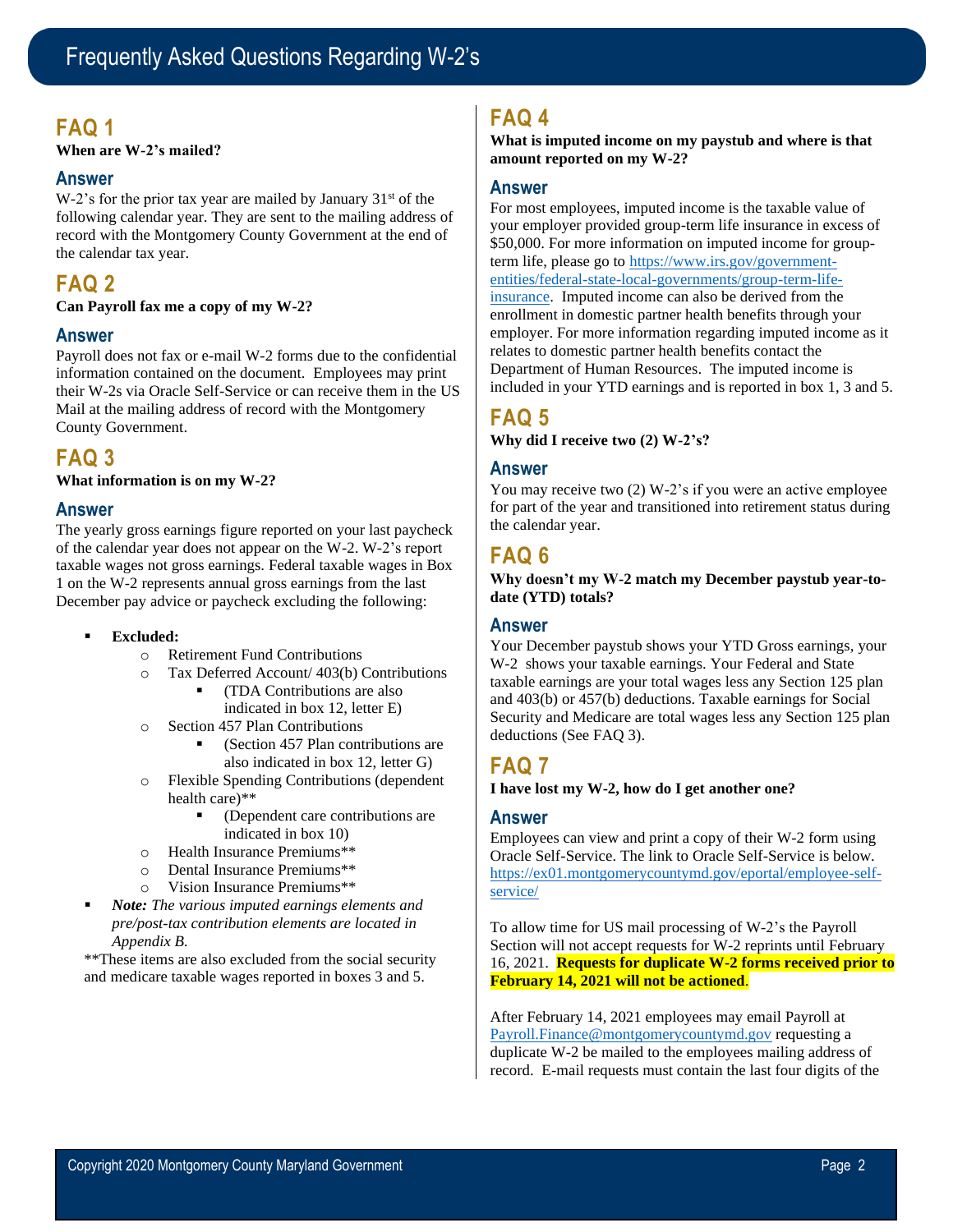# Frequently Asked Questions Regarding W-2's

employees social security number.

Employees may also request a duplicate W-2 be mailed to their address of record in Oracle by completing the Payroll Request form located at [Montgomery County, MD] Payroll Request Form (seamlessdocs.com)

Reprinted W-2 forms will be sent by US mail to the mailing address on file. Payroll will not fax or e-mail W-2 forms due to the confidential information contained on the document. Please allow 7 business days for processing and mailing of duplicate W-2 forms.

### **FAQ 8**

**How do I request a copy of a prior year W-2?**

### **Answer**

Complete the Payroll Request form and submit it to the Payroll Section or e-mail the Payroll Section (See FAO 7).

### **FAQ 9**

**The address is incorrect on my W-2. What should I do?** 

#### **Answer**

Employees can update their address via Oracle Employee Self-Service (see the link provided in FAQ 7) or they may contact Office of Human Resources, Records Management at OHR.Records@montgomerycountymd.gov, or mail the updated address information to the Office of Human Resources, Records Management, EOB 12<sup>th</sup> floor, 101 Monroe Street, Rockville, MD 20850

### **FAQ 10**

**I was overpaid in 2021 and repaid the money. Will my W-2 reflect the payment?**

### **Answer**

Yes, if Montgomery County Payroll Section received the payment before December 31, 2021, an adjustment would have been made to reflect your payment.

# **FAQ 11**

**Why is my Social Security wage different from my Medicare wage?**

### **Answer**

The calendar year maximum for an employee's Social Security wage for 2021 was \$142,800 (\$147,000 for 2022 earnings). There is no maximum amount for Medicare wages. See https://www.irs.gov/taxtopics/tc751.html for more information.

# **FAQ 12**

**Where can I get further help if I have questions?** 

### **Answer**

Contact the Payroll Section by Email at Payroll.Finance@montgomerycountymd.gov or call 240-777- 8840.

### **FAQ 13**

**I owe taxes this year. What do I need to do now so that I won't owe taxes next year?** 

#### **Answer**

You should seek the advice of a tax professional. You may want to have additional federal or state tax withheld from each paycheck. If you do not withhold enough throughout the tax year you may still owe when you file your taxes.

Employees can update their Federal and State income tax withholdings via the Oracle Self-Service e-portal (see link below).

https://ex01.montgomerycountymd.gov/eportal/employee-selfservice/

Tax forms are also available online at

https://www.montgomerycountymd.gov/Finance/payroll.html#ta xforms

You may also want to review your contributions to the deferred compensation plan(s) to ensure you are contributing the maximum amount you can afford. By doing so, you will reduce your taxable income. The contribution limit for 2021 was \$19,500 (\$20,500 for 2022 earnings). If you have reached the age of 50 or greater, you may also be eligible to make "catchup" contributions in addition the contribution you are already making. The Catch-up contribution limit for 2021 was \$6,500 (unchanged for 2022 earnings).

See https://www.irs.gov/retirement-plans/plan-participantemployee/retirement-topics-catch-up-contributions for more information regarding retirement and catch-up contributions.

# **FAQ 14**

**Is there a brief explanation as to what information is provided in each of the boxes on the W-2?** 

### **Answer**

Please see Appendix A for the explanation of each of the boxes. The information is also located on the back of the printed W-2 or page 2 of the W-2 available on Oracle Self-Service.